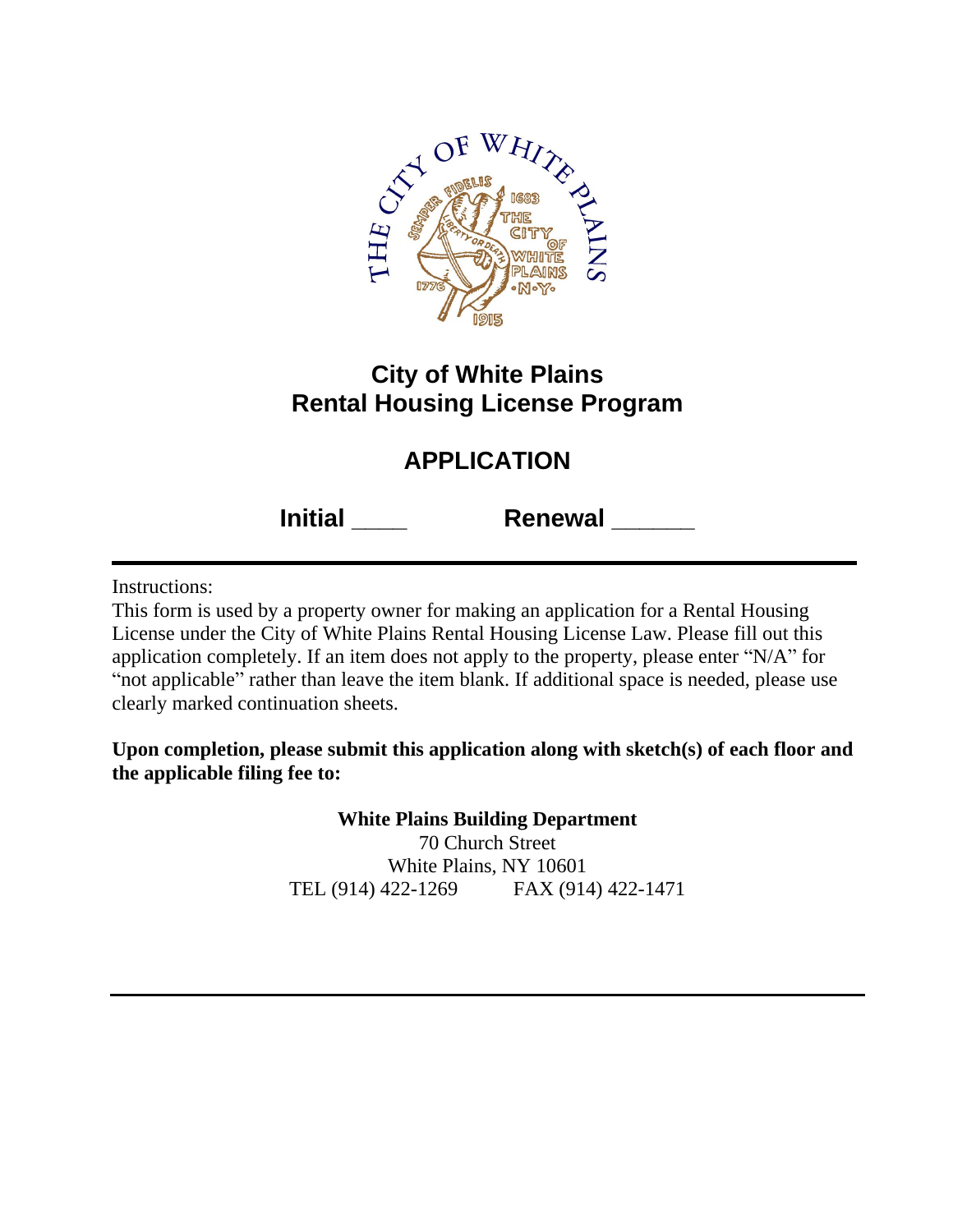#### **PROPERTY INFORMATION**

| <b>Property Address:</b> |  |
|--------------------------|--|
|                          |  |
| Number of stories:       |  |
|                          |  |
|                          |  |

Does the building have a fire alarm system connected to an alarm monitoring company? \_\_\_\_\_Yes \_\_\_\_\_ No

#### **Unit information:**

| Unit Number: ________ Floor where unit is located: ______ Number of bedrooms: _______  |  |
|----------------------------------------------------------------------------------------|--|
| Unit Number: ________ Floor where unit is located: ______ Number of bedrooms: _______  |  |
| Unit Number: ________ Floor where unit is located: ______ Number of bedrooms: _______  |  |
| Unit Number: ________ Floor where unit is located: ______ Number of bedrooms: _______  |  |
| Unit Number: ________ Floor where unit is located: ______ Number of bedrooms: _______  |  |
| Unit Number: ________ Floor where unit is located: ______ Number of bedrooms: _______  |  |
| Unit Number: _______ Floor where unit is located: _____ Number of bedrooms: ______     |  |
| Unit Number: ________ Floor where unit is located: ______ Number of bedrooms: ________ |  |
| Unit Number: ________ Floor where unit is located: ______ Number of bedrooms: ________ |  |
| Unit Number: ________ Floor where unit is located: ______ Number of bedrooms: ________ |  |
| Unit Number: ________ Floor where unit is located: ______ Number of bedrooms: ________ |  |
| Unit Number: ________ Floor where unit is located: ______ Number of bedrooms: ________ |  |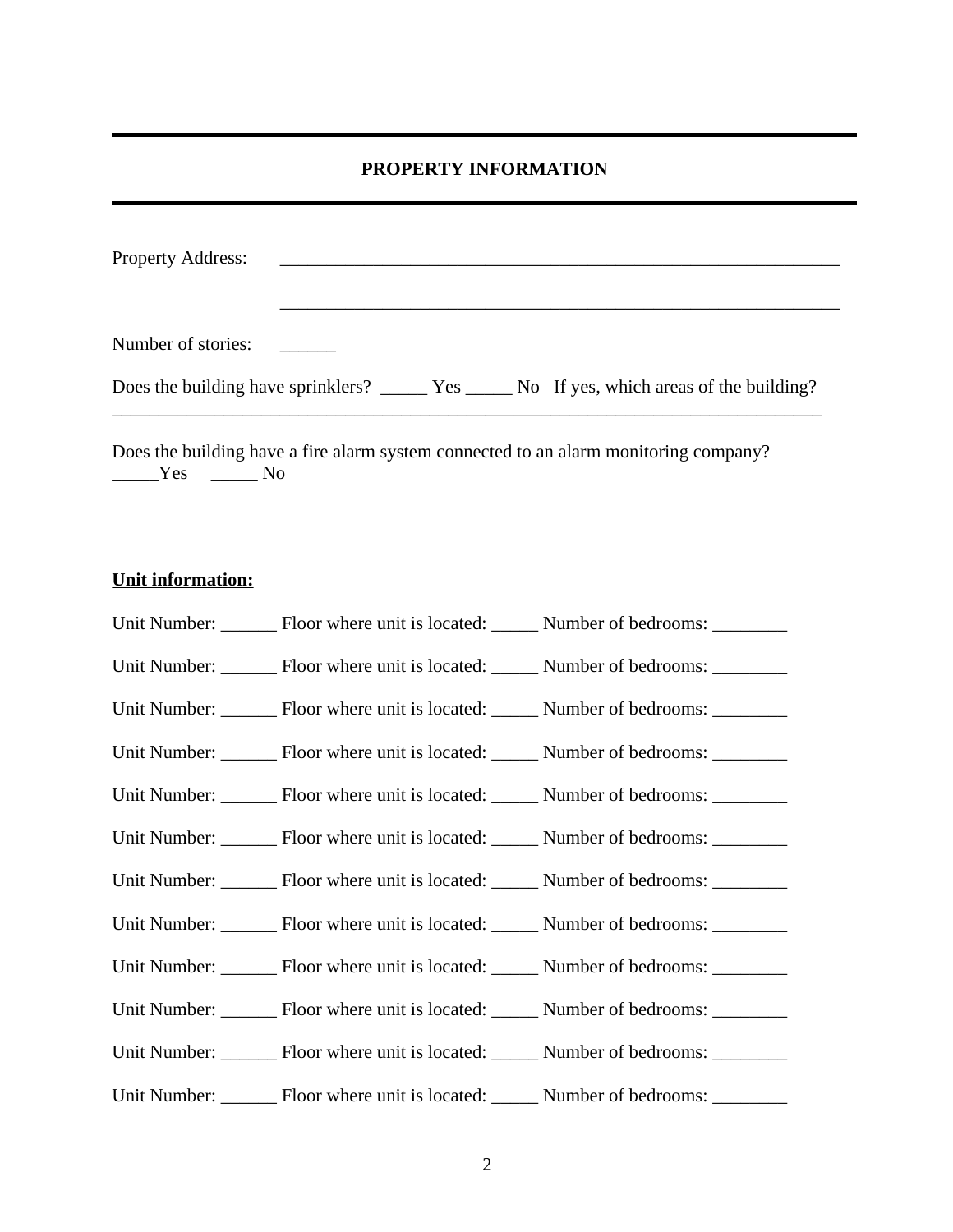#### **OWNER INFORMATION**

| <b>Ownership Type:</b>                        |                                                                                                                     |                                            |          |
|-----------------------------------------------|---------------------------------------------------------------------------------------------------------------------|--------------------------------------------|----------|
| Company Corporation                           |                                                                                                                     | _______Joint Venture ________Trust/Trustee |          |
| Sole Proprietor _____Partnership              |                                                                                                                     | Other                                      |          |
| <b>DBA Owner Information (if applicable):</b> |                                                                                                                     |                                            |          |
| Name                                          |                                                                                                                     |                                            |          |
| Address:                                      |                                                                                                                     |                                            |          |
| City                                          | <u> 1989 - Johann Barn, mars ann an t-Amhain an t-Amhain an t-Amhain an t-Amhain an t-Amhain an t-Amhain an t-A</u> |                                            |          |
| Telephone:                                    |                                                                                                                     |                                            |          |
| Email:                                        |                                                                                                                     |                                            |          |
| Tax ID No.                                    |                                                                                                                     |                                            |          |
|                                               |                                                                                                                     |                                            |          |
| <b>Owner #1 Information:</b>                  |                                                                                                                     |                                            |          |
| Name                                          |                                                                                                                     |                                            |          |
| <b>Business Address:</b>                      |                                                                                                                     |                                            |          |
| City                                          |                                                                                                                     | <b>State</b>                               | Zip Code |
| Residence Address:                            |                                                                                                                     |                                            |          |
| City                                          |                                                                                                                     |                                            |          |
| <b>Business Telephone:</b>                    |                                                                                                                     |                                            |          |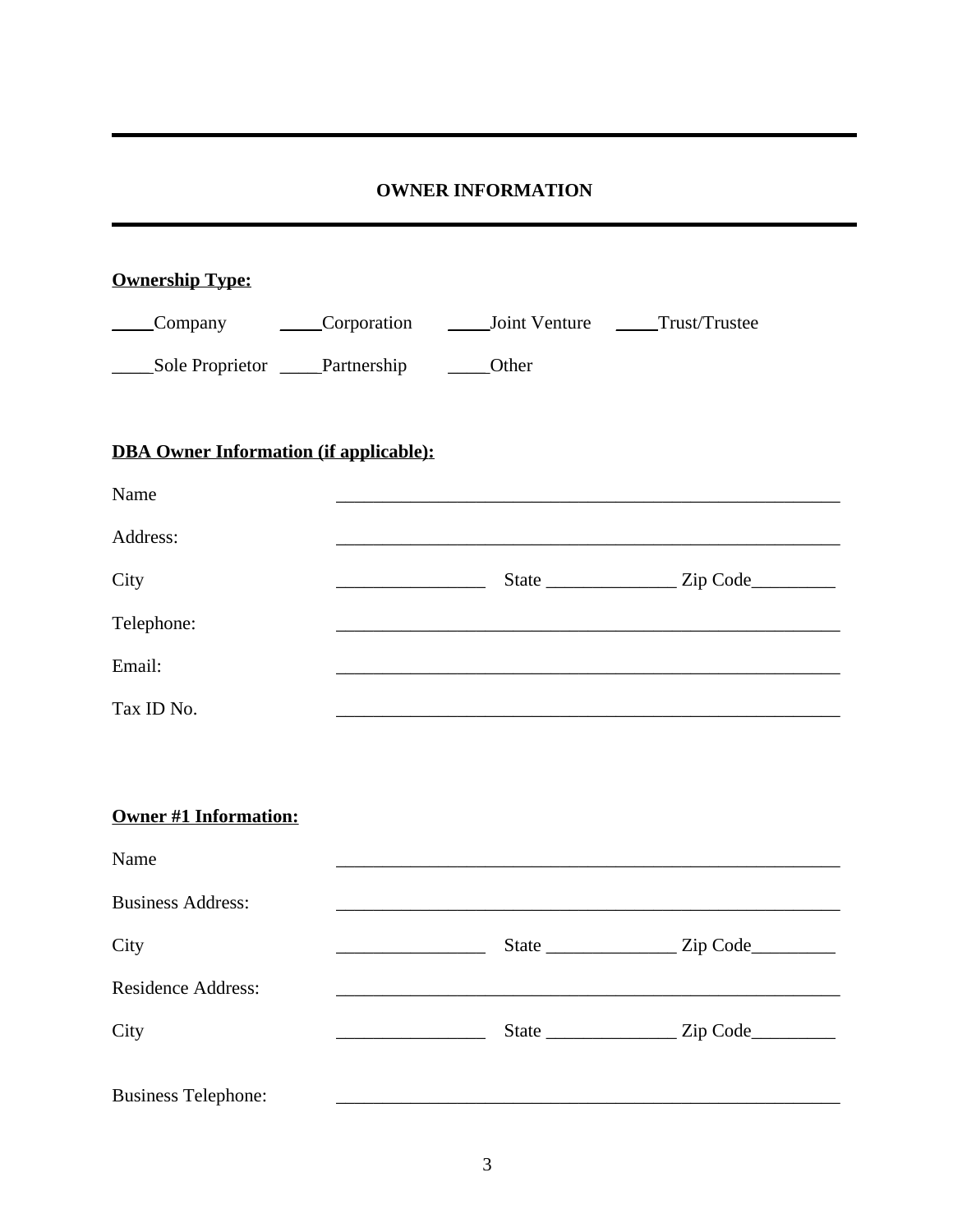| Mobile Telephone:   |                      |               |
|---------------------|----------------------|---------------|
| Email:              |                      |               |
| Drivers License No. | <b>Issuing State</b> | Date of Birth |

## Owner #2 Information (if applicable):

| Name                                  |                                                                                                                       |  |
|---------------------------------------|-----------------------------------------------------------------------------------------------------------------------|--|
| <b>Business Address:</b>              | <u> 1989 - Johann Barbara, marka a shekara ta 1989 - An tsara tsa 1989 - An tsara tsa 1989 - An tsa 1989 - An tsa</u> |  |
| City                                  |                                                                                                                       |  |
| <b>Residence Address:</b>             |                                                                                                                       |  |
| City                                  |                                                                                                                       |  |
| <b>Business Telephone:</b>            | and the control of the control of the control of the control of the control of the control of the control of the      |  |
| Mobile Telephone:                     |                                                                                                                       |  |
| Email:                                | <u> 1989 - Johann Barbara, margaret e populazion del control del control del control del control del control del</u>  |  |
|                                       | Drivers License No. ___________________________ Issuing State______________ Date of Birth___________                  |  |
|                                       |                                                                                                                       |  |
|                                       |                                                                                                                       |  |
| Owner #3 Information (if applicable): |                                                                                                                       |  |
| Name                                  |                                                                                                                       |  |
| <b>Business Address:</b>              |                                                                                                                       |  |

| City                       | State        | $\mathsf{Zip Code} \_\_\_\_\$ |
|----------------------------|--------------|-------------------------------|
| <b>Residence Address:</b>  |              |                               |
| City                       | State $\_\_$ | Zip Code                      |
| <b>Business Telephone:</b> |              |                               |
| Mobile Telephone:          |              |                               |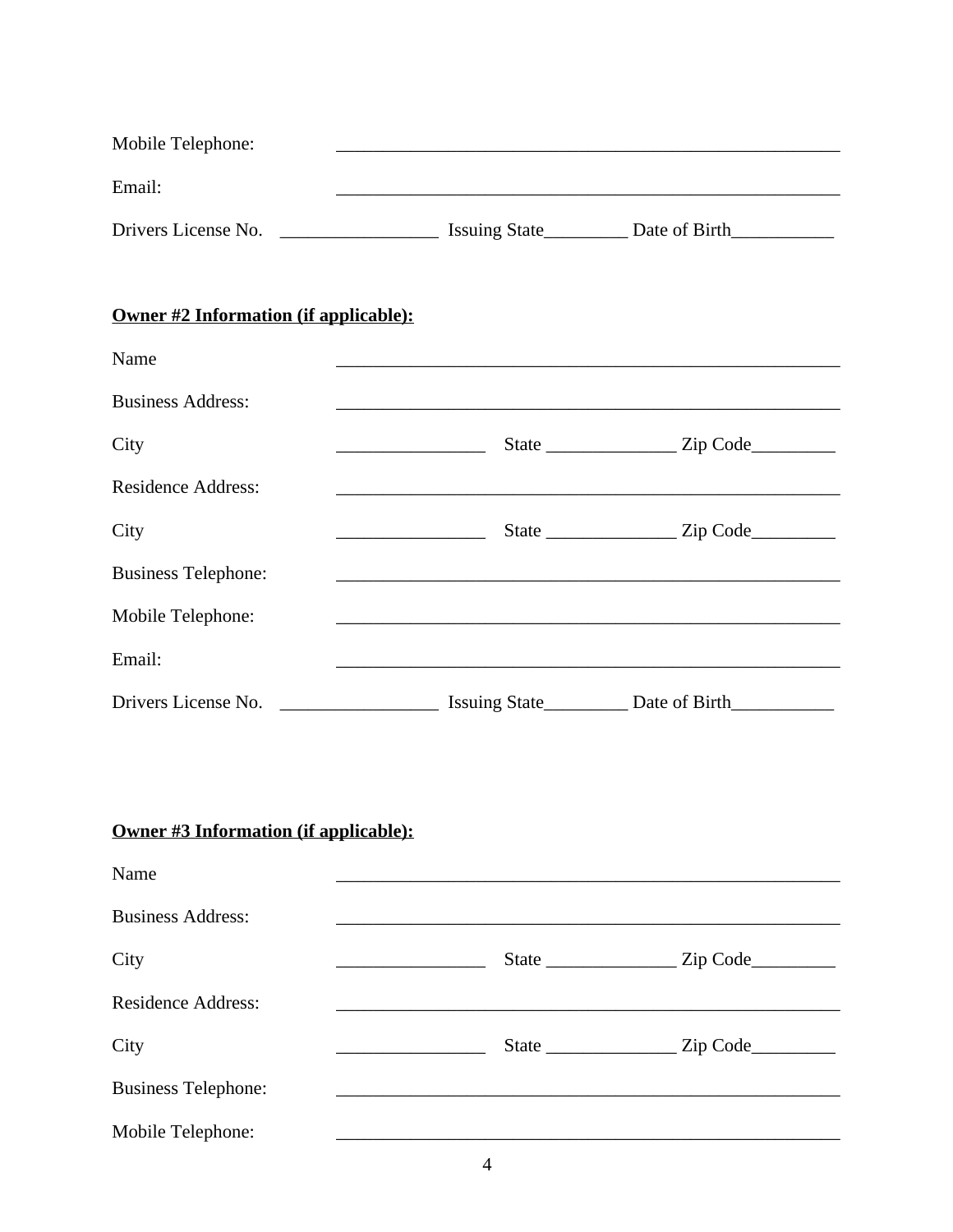| Email:                                                                                               | the control of the control of the control of the control of the control of the control of                             |  |
|------------------------------------------------------------------------------------------------------|-----------------------------------------------------------------------------------------------------------------------|--|
| Drivers License No. __________________________ Issuing State_____________ Date of Birth_____________ |                                                                                                                       |  |
| Owner #4 Information (if applicable):                                                                |                                                                                                                       |  |
| Name                                                                                                 | <u> 1989 - Johann Barbara, margaret eta idazlearia (h. 1989).</u>                                                     |  |
| <b>Business Address:</b>                                                                             | <u> 1989 - Johann Harry Harry Harry Harry Harry Harry Harry Harry Harry Harry Harry Harry Harry Harry Harry Harry</u> |  |
| City                                                                                                 |                                                                                                                       |  |
| <b>Residence Address:</b>                                                                            |                                                                                                                       |  |
| City                                                                                                 |                                                                                                                       |  |
| <b>Business Telephone:</b>                                                                           |                                                                                                                       |  |
| Mobile Telephone:                                                                                    |                                                                                                                       |  |
| Email:                                                                                               |                                                                                                                       |  |
| Drivers License No. _______________________ Issuing State___________ Date of Birth__________________ |                                                                                                                       |  |

#### **REGISTERED AGENT**

If any owner(s) resided outside of New York, that owner must designate an agent withing New York State to receive service of legal notice

| <b>Agent Name</b> |  |          |
|-------------------|--|----------|
| Address:          |  |          |
| City              |  | Zip Code |
| Telephone:        |  |          |
| Email:            |  |          |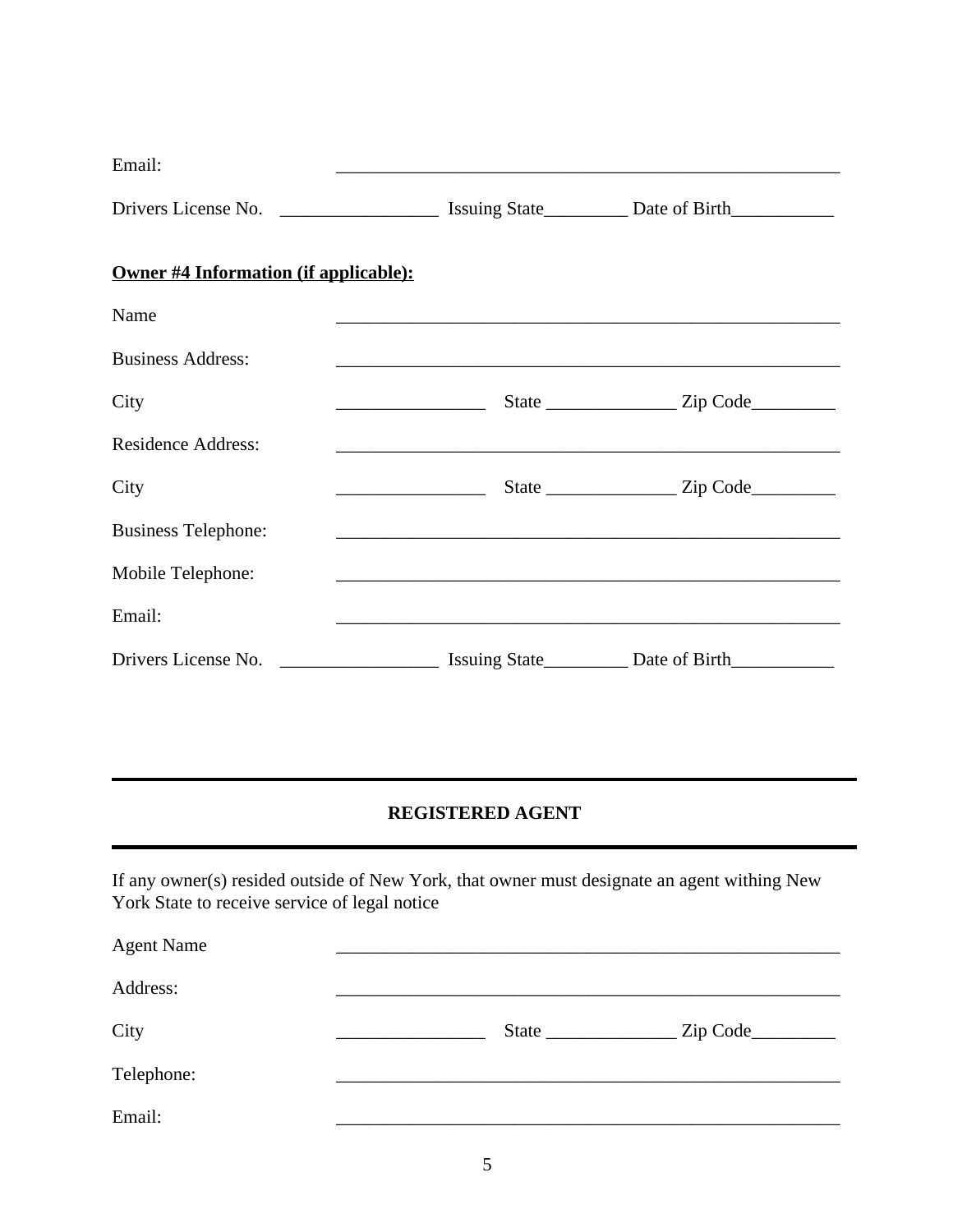| Registered Agent for Owner: |          |          |          |            |
|-----------------------------|----------|----------|----------|------------|
| Owner #1                    | Owner #2 | Owner #3 | Owner #4 | All owners |

#### PROPERTY MANAGEMENT

| <b>Property Management Company (if applicable)</b> |                                                                |  |
|----------------------------------------------------|----------------------------------------------------------------|--|
| Name                                               |                                                                |  |
| Address:                                           |                                                                |  |
| City                                               | <u> 1989 - Johann Barbara, martin amerikan per</u>             |  |
| Telephone:                                         |                                                                |  |
| Email:                                             |                                                                |  |
| <b>Property Manager (if applicable)</b>            |                                                                |  |
| Name                                               | <u> 1989 - Johann Barbara, margaret eta idazlea (h. 1989).</u> |  |
| <b>Business Address:</b>                           | <u> 1989 - Johann Stoff, amerikansk politiker (d. 1989)</u>    |  |
| City                                               |                                                                |  |
| <b>Residence Address:</b>                          |                                                                |  |
| City                                               |                                                                |  |
| <b>Business Telephone:</b>                         |                                                                |  |
| Mobile Telephone:                                  |                                                                |  |
| Email:                                             |                                                                |  |
| <b>Onsite/Resident Manager (if applicable)</b>     |                                                                |  |
| Name                                               |                                                                |  |

**Business Address:**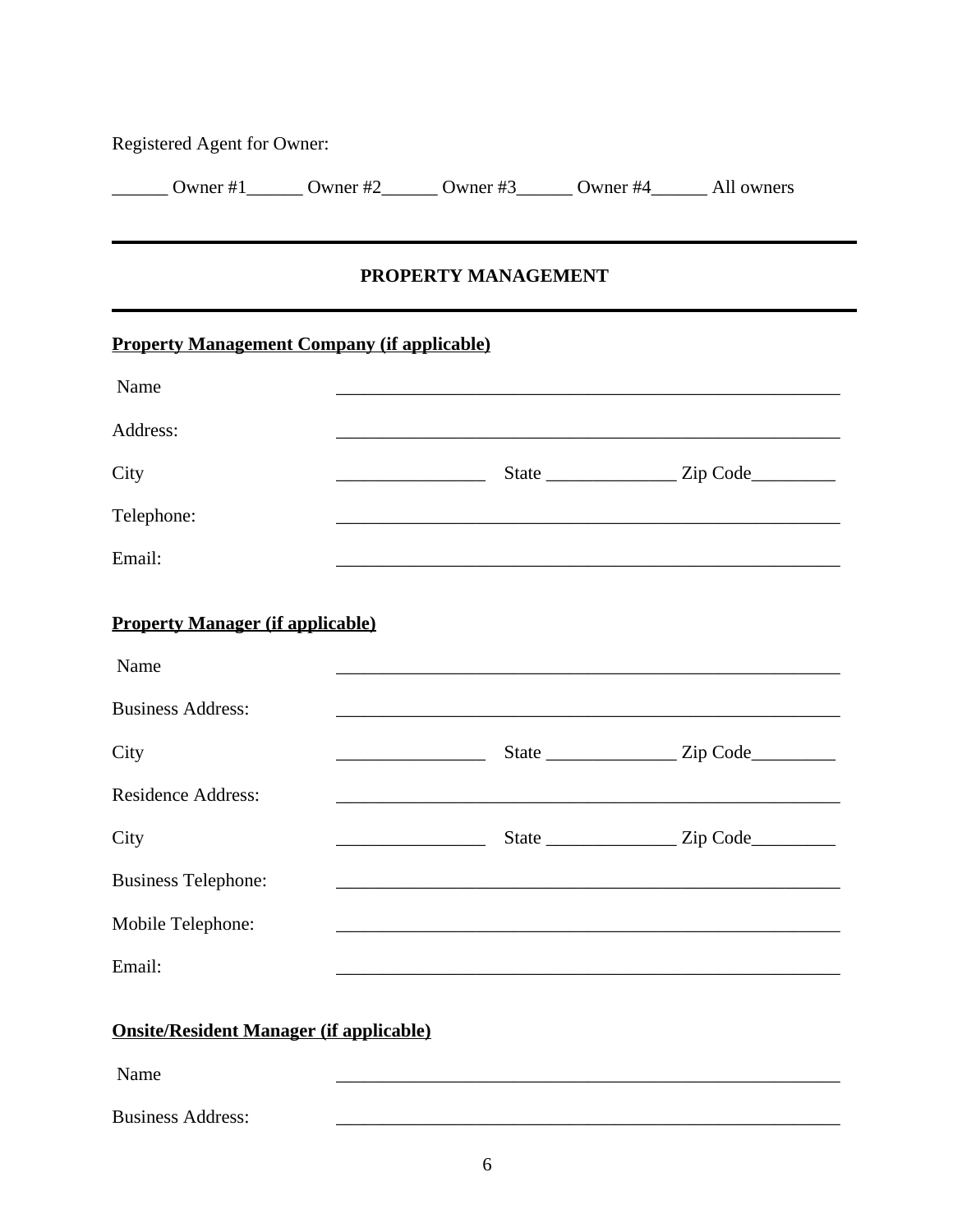| City                       |  |          |
|----------------------------|--|----------|
| <b>Residence Address:</b>  |  |          |
| City                       |  | Zip Code |
| Residence Telephone        |  |          |
| <b>Business Telephone:</b> |  |          |
| Mobile Telephone:          |  |          |
| Email:                     |  |          |

## **EMERGENCY CONTACT INFORMATION**

| <b>Primary Contact:</b>    |                                                                                                                                                                                                                               |  |
|----------------------------|-------------------------------------------------------------------------------------------------------------------------------------------------------------------------------------------------------------------------------|--|
| Name                       |                                                                                                                                                                                                                               |  |
| <b>Business Address:</b>   |                                                                                                                                                                                                                               |  |
| City                       |                                                                                                                                                                                                                               |  |
| <b>Residence Address:</b>  |                                                                                                                                                                                                                               |  |
| City                       |                                                                                                                                                                                                                               |  |
| Residence Telephone        | the control of the control of the control of the control of the control of the control of the control of the control of the control of the control of the control of the control of the control of the control of the control |  |
| <b>Business Telephone:</b> |                                                                                                                                                                                                                               |  |
| Mobile Telephone:          |                                                                                                                                                                                                                               |  |
| Email:                     |                                                                                                                                                                                                                               |  |
|                            |                                                                                                                                                                                                                               |  |
| <b>Secondary Contact:</b>  |                                                                                                                                                                                                                               |  |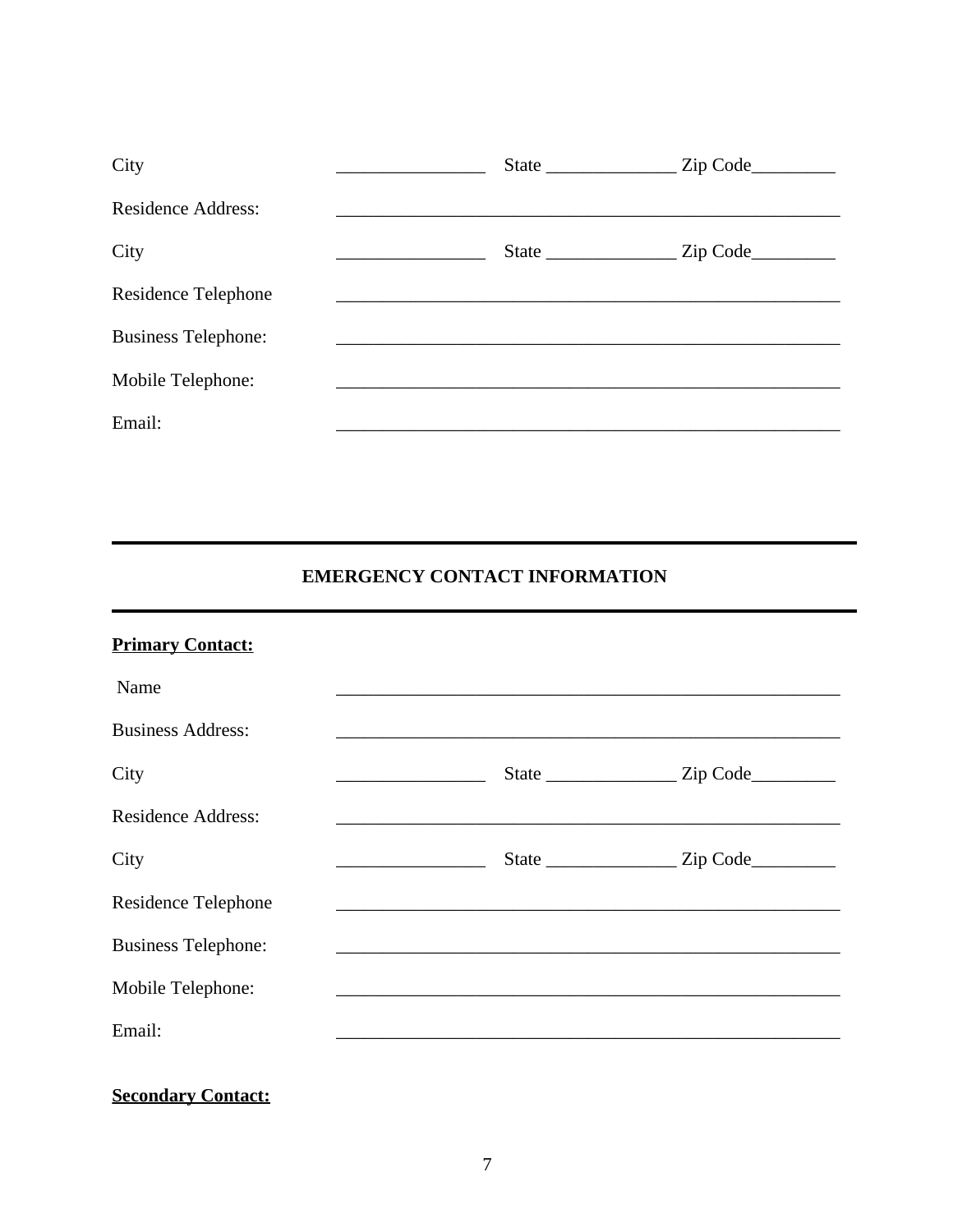| Name                       |       |          |
|----------------------------|-------|----------|
| <b>Business Address:</b>   |       |          |
| City                       | State | Zip Code |
| <b>Residence Address:</b>  |       |          |
| City                       |       | Zip Code |
| Residence Telephone        |       |          |
| <b>Business Telephone:</b> |       |          |
| Mobile Telephone:          |       |          |
| Email:                     |       |          |

### **CERTIFICATION**

| <b>APPLICANT:</b> I hereby certify that this application is accurate and complete to the best of my |  |  |  |
|-----------------------------------------------------------------------------------------------------|--|--|--|
| knowledge, and that I am the owner in fee simple of said property located at                        |  |  |  |
| , or I am the authorized agent of said owner.                                                       |  |  |  |

| <b>Applicant's Signature:</b> |  |
|-------------------------------|--|
|                               |  |